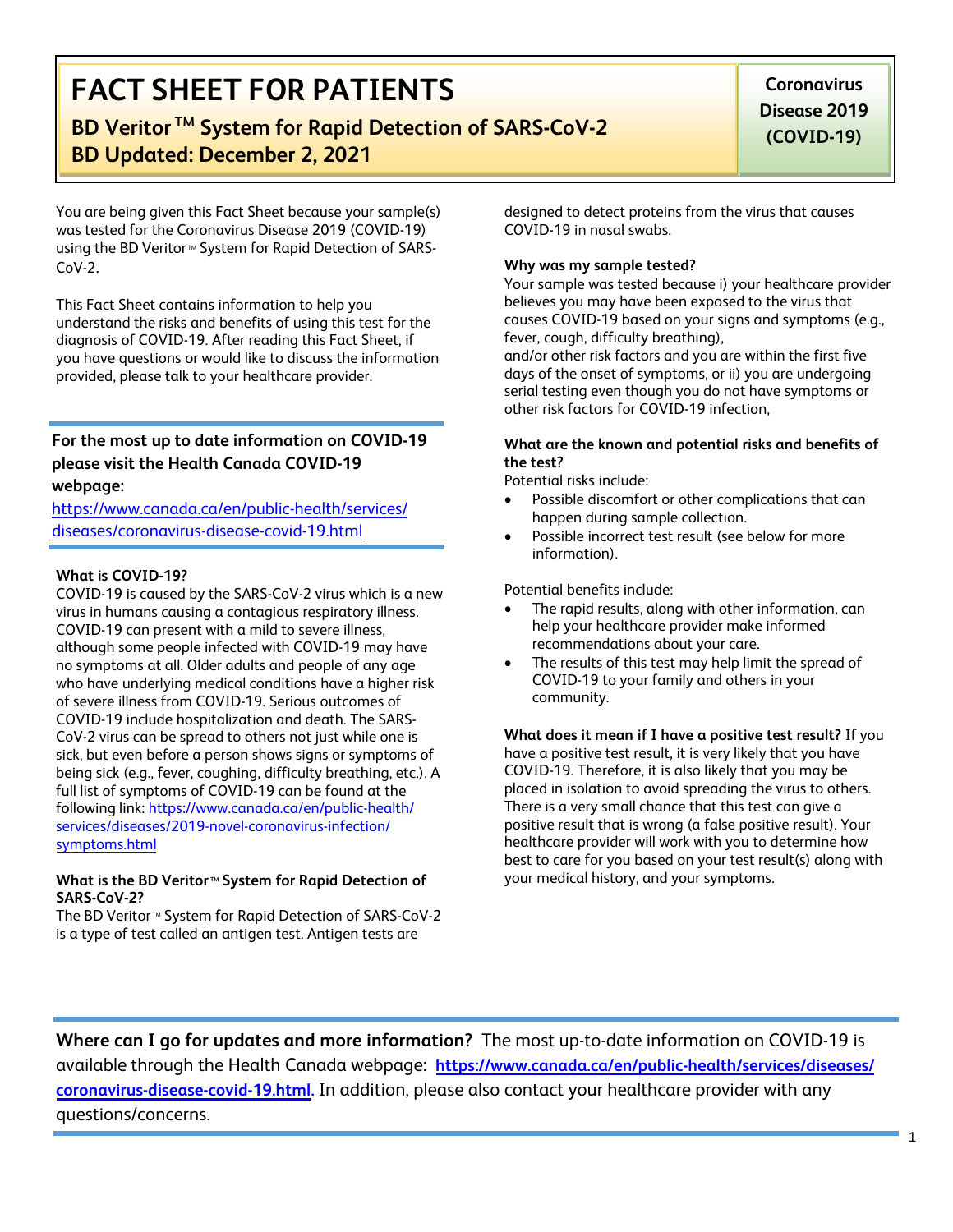# **FACT SHEET FOR PATIENTS**

# **BD Veritor TM System for Rapid Detection of SARS-CoV-2 BD Updated: December 2, 2021**

## **What does it mean if I have a negative test result?**

A negative test result means that proteins from the virus that causes COVID-19 were not found in your sample.

It is possible for this test to give a negative result that is incorrect (false negative) in some people with COVID-19. This means that you could possibly still have COVID-19 even though the test is negative. If your test result is negative, your healthcare provider will consider the test result together with all other aspects of your medical history (such as symptoms, possible exposures, and geographical location of places you have recently traveled) in deciding how to care for you. The amount of antigen in a sample may decrease the longer you have symptoms of infection. In symptomatic people, specimens collected after you have had symptoms for more than 5 days may be more likely to be negative compared to a molecular assay.

It is important that you work with your healthcare provider to help you understand the next steps you should take.

## **What is serial testing?**

Serial testing is when a single person is tested for COVID-19 more than once using the same test. Because the amount of antigen in your sample may change over time and false results may occur, repeated testing may identify more individuals with COVID-19 infection than testing a single time. By repeating testing, it may be possible to more quickly identify cases of COVID-19 infection and reduce spread of infection. Additional testing with a molecular COVID-19 test may be necessary, depending on your individual risk factors and test results.

#### **What are the differences between antigen tests and other COVID-19 tests?**

There are different kinds of diagnostic tests for COVID-19. Molecular tests (PCR are the most common type of molecular test used to detect genetic material from the virus). Antigen tests detect proteins from the virus. Antigen tests are very specific for the virus, but are not as sensitive as molecular tests. This means that a positive result is highly accurate, but a negative result does not rule out infection.

If your test result is negative, you should discuss with your healthcare provider whether an additional molecular test would help with your care, and when you should discontinue home isolation. If you will not have an additional test to determine if you are contagious, the Public Health Agency of Canada (PHAC) currently recommends self-isolation can be discontinued if:

• You have had no fever for at least 24 hours (that in one full day of no fever without the use of medicine that reduces fevers).

#### AND

• Other symptoms have improved (for 24 hours, 48 hours for gastrointestinal symptoms)

#### AND

• At least 10 days have passed since your symptoms first appeared.

For up to date guidance on home isolation after you have been exposed to COVID-19, please consult: https://www.canada.ca/en/public-health/services/ publications/diseases-conditions/coronavirus-diseasecovid-19-how-to-self-isolate-home-exposed-nosymptoms.html

For [more information, the PHAC has provided guidelines on](https://www.cdc.gov/coronavirus/2019-ncov/if-you-are-sick/steps-when-sick.html) [how to prevent the spread of CO](https://www.cdc.gov/coronavirus/2019-ncov/if-you-are-sick/steps-when-sick.html)VID-19 if you are sick: https://www.canada.ca/en/public-health/services/ diseases/2019-novel-coronavirus-infection/preventionrisks.html#p

**Where can I go for updates and more information?** The most up-to-date information on COVID-19 is available through the Health Canada webpage: **https://www.canada.ca/en/public-health/services/diseases/ coronavirus-disease-covid-19.html.** In addition, please also contact your healthcare provider with any questions/concerns.